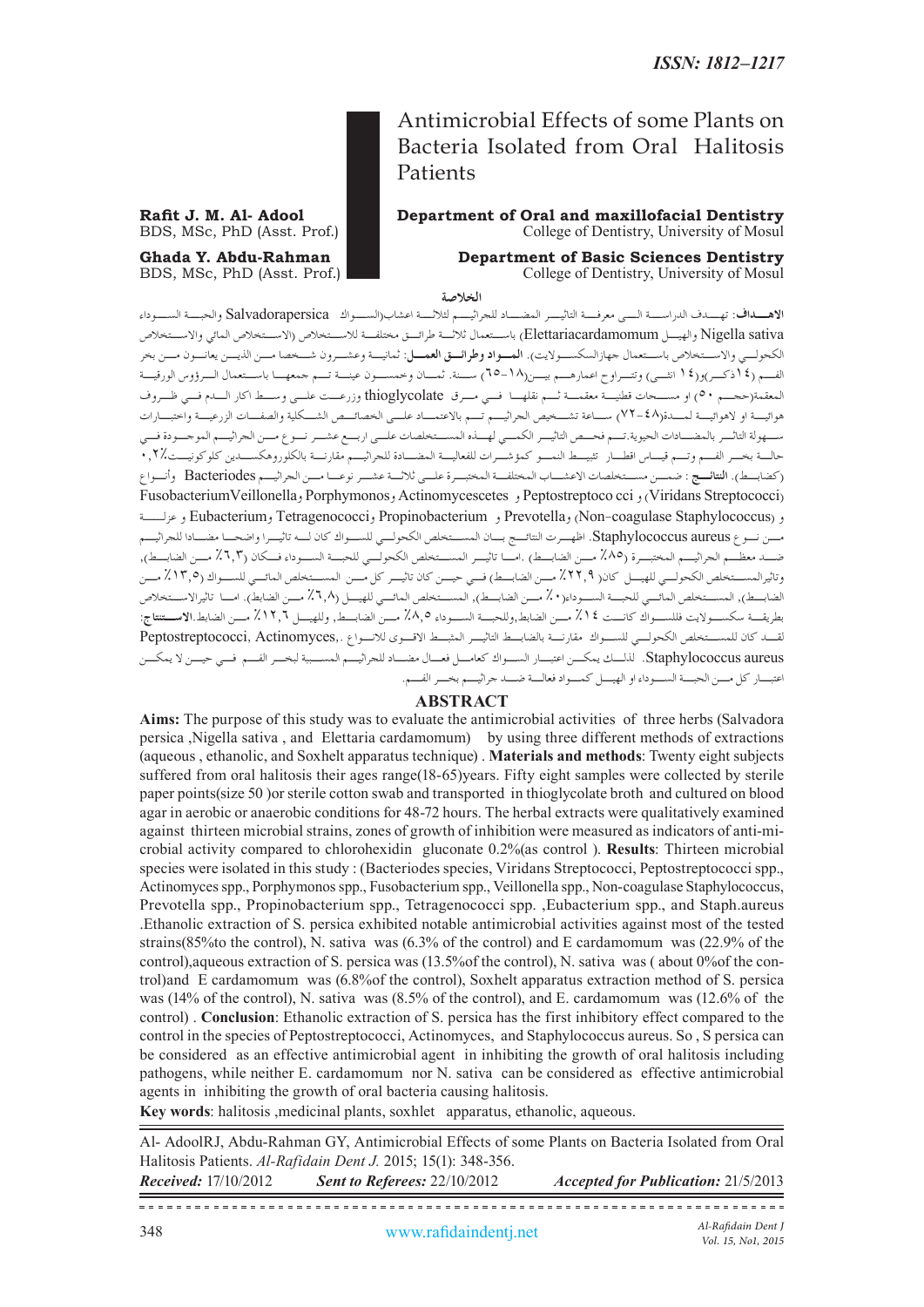#### **INTRODUCTION**

Halitosis, fetor oris, oral malodor or bad breath are the general terms used to describe unpleasant breath emitted from a person's mouth regardless of whether the odorous substances in the breath originate from oral or non-oral sources.The prevalence of halitosis has been report-ed to be as high as 50%. However, only a few patients visit dental clinicians to seek help for halitosis $(1,2)$ . Oral malodor has a complex etiology with extrinsic and intrinsic pathways. Extrinsic causes includetobacco, alcohol and certain foods such as onions, garlic and certain spices. Substances absorbed into the circulatory system may be released in pulmonary air or saliva as volatile odor-iferous compounds derived from foods. Intrin-sic causes of bad breath are oral and systemic in origin<sup>(3)</sup>.

Reviews in research reports now agree, in the vast majority of cases, halitosis (80 to 90%) originates within the oral cavity, where anaerobic bacteria degrade sulphur-containing amino acids to the foul smelling volatile sulphur compounds (VSC), namely hydrogen sulphide and methylmercaptan. Halito-sis of oral origin is associated with poor oral hygiene, dental plaque, dental car-ies, gingivitis, stomatitis, periodontitis, tongue coating, and oral carcinoma.Dry mouth (xerostomia) may also promote oral malodor, although a correlation is not always observed<sup>(4)</sup>.

Although the dorsum of the tongue seems to harbor one of the most com-plex microbiological niches in human ecology, knowledge of the role of tongue flora in health and disease is also very limited. The papillary structure of the dorsum represents a unique ecological niche in the oral cavity, offering a large surface area that favors the accumulation of oral debris and microorganisms that ag-gravates halitosis $(5)$ . Despite the availability of a wide range of antimicrobial agents for clinical use, development of new anti-microbial agents remains important and many studies have been aiming at the discovery and development of new antimicrobial agents<sup>(6)</sup>. SalvadoraPersi-ca, is a medical plant whose roots ,twigs or stems have been used for centuries as oral hygiene tools in many parts of the world particularly Saudia Arabia. Many studies have demonstrated that extracts of S.persica possess various anti plaque ,anti periopathic ,anticaries ,antinflamatory and antimycotic ef-fects(7). Nigella Sativa seeds(Black seeds) have been employed for thou-sands of years

as spice and food pre-servatives and found to have medical properties in traditional medicine spe-cially antibacterial action .Its black seeds referred to by the Prophet Mo-hammed (peace be upon him)as having healing power(8). Cardamom (Elettaria cardmommum) whose odor is highly aromatic and pleasant ,the taste is aromatic and pungent .It is reported to have virustatic properties .One of its indications and usages is for inflamma-tion of the mouth and pharyn $x^{(9)}$ .

This study was to evaluate the antimicrobial activity of the different herb extracts on the bacteria isolated from patients suffering from halitosis.

#### **MATERIALS AND METHODS**

Two thousands grams of Siwak sticks available in Iraqi markets as (Muslim siwak ,Suadi Arabia), 750 g of Cardamom , 750 g of Black seeds available in Iraqi markets in herbal stores and 50 ml of Chlorhexidineglu-conate mouthwash 0.2% (Al-Mansour ,Iraq) were used .Twenty eight adult pa-tients (14male and 14 female their ages between 18-65 years) attended the Dental educational hospital, oral diagnosis sec-tor , college of dentistry at Mosul Uni-versity were enrolled in the study. All patients suffered from halitosis besides chief complains. Patients, who received antibiotic during the last two weeks, eat any meal that generates strong odors on the previous day or in the morning of the test, smoked within an hour before test, chewed tasteful gum, wore scented personal-care products, brushed or rinsed with strong odorous compounds ,were excluded.

Dental examination was performed on the dental chair at the oral diagnosis sector under artificial light. When care-ful clinical examination was ended, the examiner had to prospect the origin of halitosis ; deep pockets ,heavy calculus, large destructive carious tooth, and retained root . After isolation with cot-ton rolls ,single sterile point size 50 was inserted for 30 seconds in the prospect-ed site by using sterile twizzer and placed immediately in sterile screw-capped vials containing $(4)$  ml of thio-glycolate broth as reducing transport media for anaerobic bacteria. The tongue was scraped several times with a sterile tongue scraper. This scraping produced thick brown fluid. Another sterile point was inserted for 30 seconds in this brown fluids and by using sterile twizzer ,it was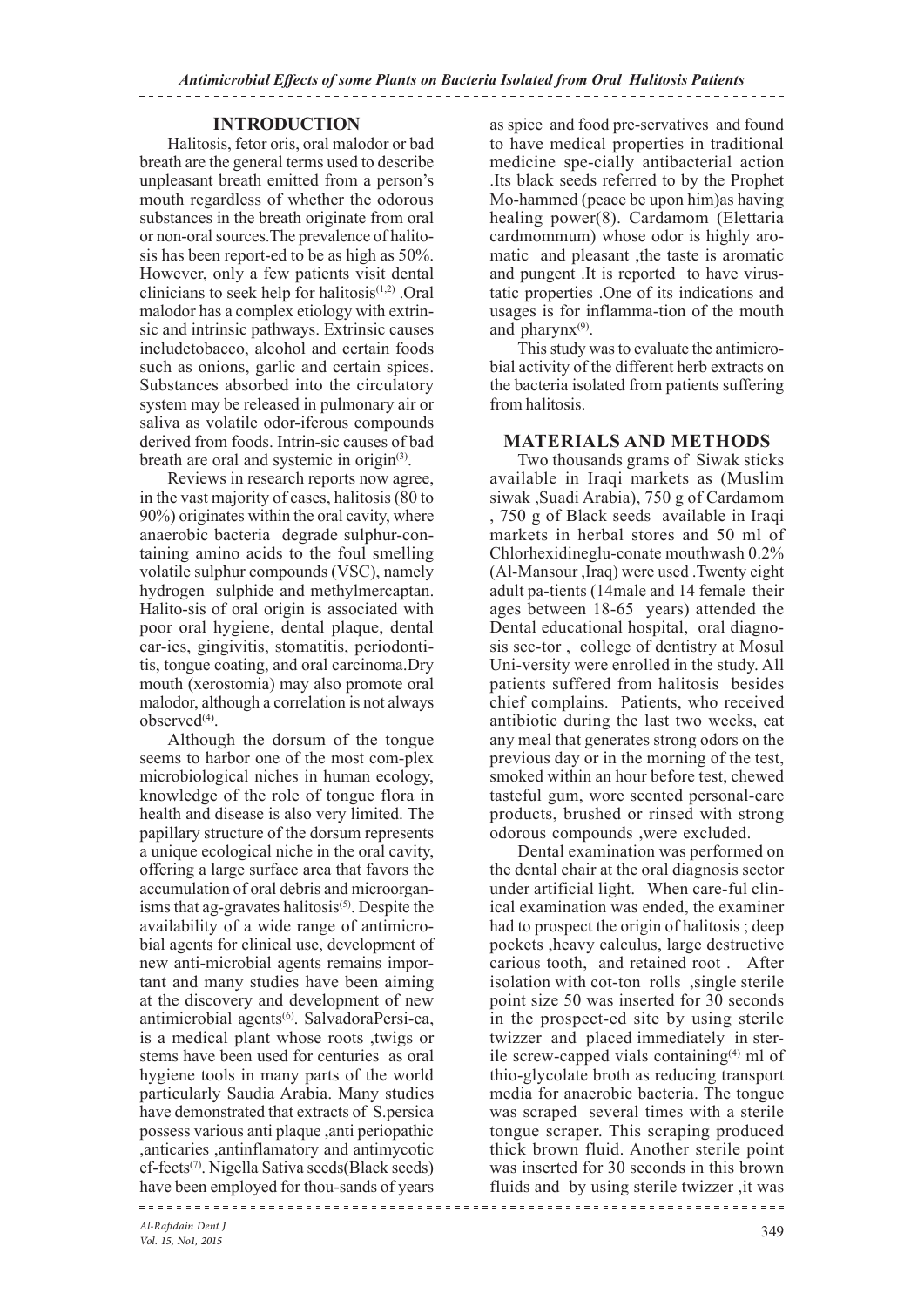#### placed im-mediately in another sterile screw-capped vials containing 4 ml of thioglycolate broth. This meant that we had two vials for each patient but in case of good oral hygiene (healthy gingivae and sound teeth) ,only one vial containing sample from tongue scrapings. The herbs (S.persica ,N. sativa, and E cardamomum) were extracted by a Soxhlet apparatus $(10)$ and in 95% ethanol water $(11)$ .

Swabs were streaked on two blood agar plates incubated aerobicaly and an-aerobically for 48-72 hours at 37 ºC. Colonies of different characteristics were isolated and idenified using vari-ous methods.(12)Detection of fluorescence under long wave UV light(360nm) is a useful tool for rapid presumptive identification of some anaerobic bacte-ria.Fresh colonies on blood agar plates were examined under fluorescent mi-croscope (360 ºnm) in a dark room(13). Evaluation of the anti microbial activity of the herb extracts and chlorhexidingluconate mouth wash 0.2% as control, using disc diffusion method ,the diameters of zone of inhibitions were

measured using a ruler. ANOVA, Duncan multiple ,&Dunnetts tests were used as statistical methods.

#### **RESULTS AND DISCUSSION**

In this study,the sample consisted of twenty eight subjects (14 males and 14 females their ages ranged (18-65) years, who suffered from oral halitosis as side chief complain . They attended College of Dentistry at Mosul University asking for diagnosis and treatment. Thir-teen bacterial species were isolated and identified, including Gram-positive and Gramnegative, aerobic and anaerobic. Fifty eight bacterial samples were isolated as showed in Table (1) , Bacteriodes spp.(13), viridans Strepto-cocci(10), Peptostreptococci spp. (9), Actinomyces spp.(6), Porphymonos spp.(4), Fusobacterium spp.(4), Veil-lonella spp.(4), Non-coagulase Staphy-lococcus(3) , Prevotella spp.(1), Pro-pinobacterium  $Spp.(1)$ , Tetragenococci Eubacterium spp.(1)and Staphylococcus aureus(1) isolate.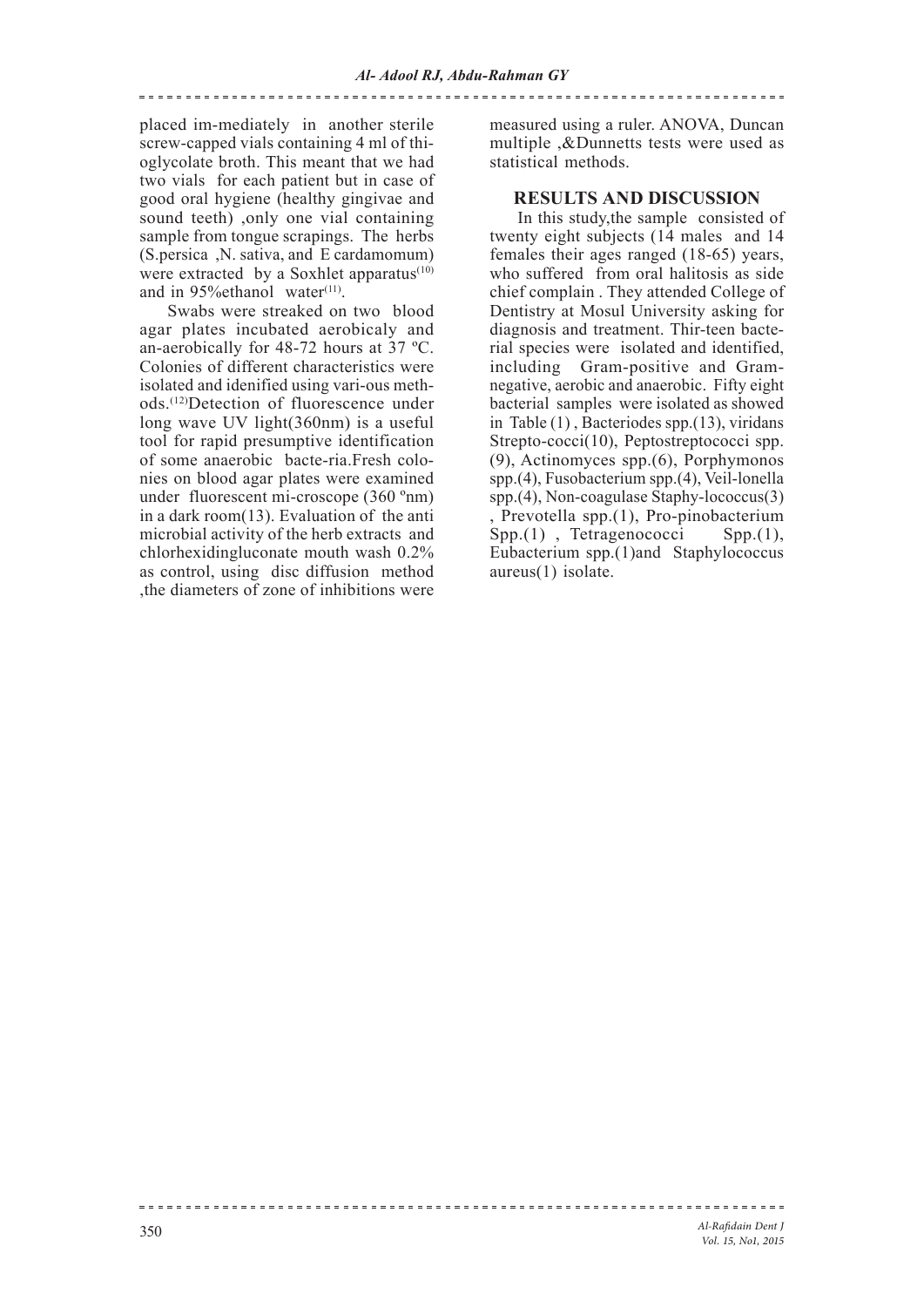| <b>Time</b>    | <b>SOV</b>                        | <b>SS</b>      | df                                                                        | <b>MS</b>                                                                               |
|----------------|-----------------------------------|----------------|---------------------------------------------------------------------------|-----------------------------------------------------------------------------------------|
| 1              | Bacteriodes Species               | 13             | Gram negative pleomor-<br>phic rods                                       | Gray-white,<br>circular, convex,<br>non-hemolytic                                       |
| $\overline{2}$ | Viridans Streptococci             | 10             | Gram positive cocci ar-<br>ranged in chains or pairs&-<br>can grow in MSA | On MSA appear small<br>blue colonies but on<br>blood agar were<br>non-hemolytic         |
| 3              | Peptostreptococci<br>Species      | 9              | Gram positive large cocci<br>arranged in chains                           | Gray-white ,opaque<br>colonies with fetid odor                                          |
| 4              | Actinomycesspecies                | 6              | Gram-positive coccobacilli<br>& beaded filamentous rods                   | Small ,convex<br>gray -white colony                                                     |
| 5              | Porphymonos Species               | 4              | Gram-positive coccoba-<br>cilli                                           | Dark brown to black<br>&compared to Prevotel-<br>la were more mucoid                    |
| 6              | <b>Fusobacterium Speices</b>      | 4              | Gram-negative, pale-stain-<br>ing, long spindle with<br>pointed ends      | Gray-white colonies<br>fluoresces under UV<br>light(hemolytic or non)                   |
| 7              | Veillonella Species               | 4              | Gram-negative small cocci                                                 | Small ,transparent,gray-<br>ish-white smooth col-<br>onies fluoresces under<br>UV light |
| $8\,$          | Non-Coagulase Staph-<br>ylococcus | $\mathfrak{Z}$ | <b>Strongly Gram-positive</b><br>cocci arranged in irregular<br>clusters  | Round , smooth,<br>raised, & glisting grey<br>to deep golden yellow<br>colonies         |
| 9              | Prevotella Species                | $\mathbf{1}$   | Gram-negative short rods<br>or coccobacilli                               | Small , dark black,<br>smooth, shiny colonies<br>fluoresces brick red<br>under UV light |
| 10             | Propinobacterium<br>Species       | $\mathbf{1}$   | Pleomorphic ,anaerobic<br>Gram-positive rods                              | Circular, entire, convex,<br>glisting& opaque col-<br>onies                             |
| 11             | Tetragenococci Species            |                | Gram-positive spherical<br>tetrads                                        | Smooth, entire ,white<br>,convex colonies                                               |
| 12             | Eubacterium Species               | 1              | Uniform or pleomorphic,-<br>Gram-positive rods                            | Circular, entire, low-<br>convex,white,smooth<br>colonies                               |
| 13             | Staphylococcus Aureus             | $\mathbf{1}$   | <b>Strongly Gram-positive</b><br>cocci arranged in irregular<br>clusters  | Grey to white colonies<br>on primary isolation                                          |
|                | Total                             | 58             |                                                                           |                                                                                         |

Table (1) : Microscopical Characteristics used for Identification of the Bacteria isolates.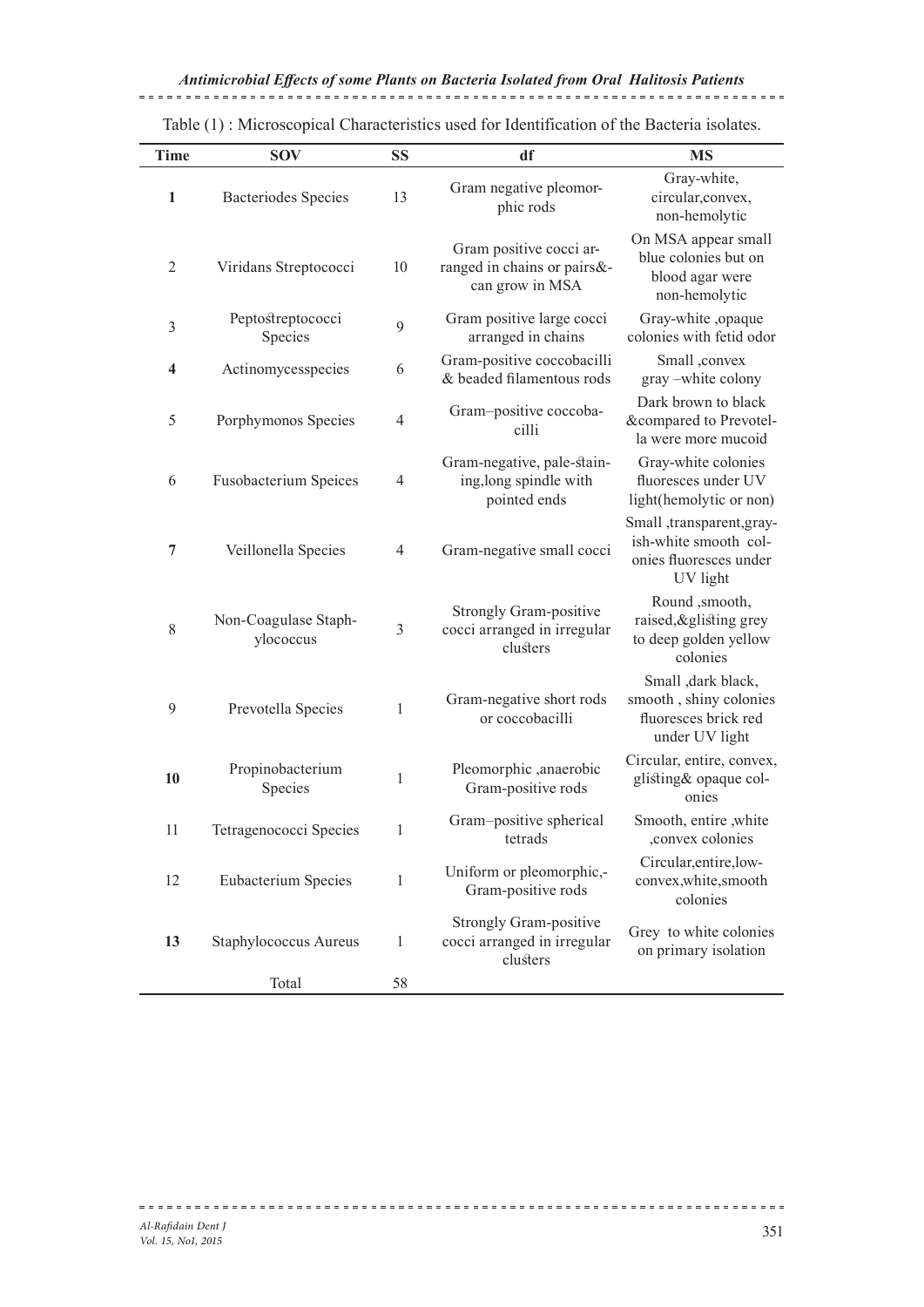Although the microbiology of the human oral cavity has been investigated thoroughly, the oral microbial flora has remained incom-pletely characterized. Most studies fo-cused on cultivable microorganisms, which constituted only 1 to 10 percent of all microbial species. Consequently, these studies have been biased toward "what grows" and have ignored "what does not grow"<sup>(14,15)</sup>. An advantage of herbal medicinal plants is that they provide a complex of natural compounds to the patients

which have smoother action and are better tolerated than synthetic drugs, and produce few allergic reac-tions $(16)$ .

Figures (1,2,3,4,5,6,7 and 8) showed the effects of different herbs extracts on the isolates of Bacteriodes , viridans Streptococci, PeptoStreptococ-ci, Actinomyces, Porphymonas, Fuso-bacterium , Veillonella , Non-coagulase Staphylococcus species ,each isolate was tested twice .





 $C=$ chlorihexidanegluconate ( control),  $1S=$ cardamom extracted by Soxhelt apparatus,  $1W=$  aqueous extract of cardamom ,1E= ethanolic extract of cardamom ,2S=Nigella sativa extracted by Soxhelt apparatus,2W= aqueous extract of Nigella sativa ,2E= etha-nolic extract of Nigella sativa ,3S=Salvadorapersica extracted by Soxhelt apparatus,3W= aqueous extract of Salvadorapersica ,&3E= ethanolic extract of Salvadorapersica .



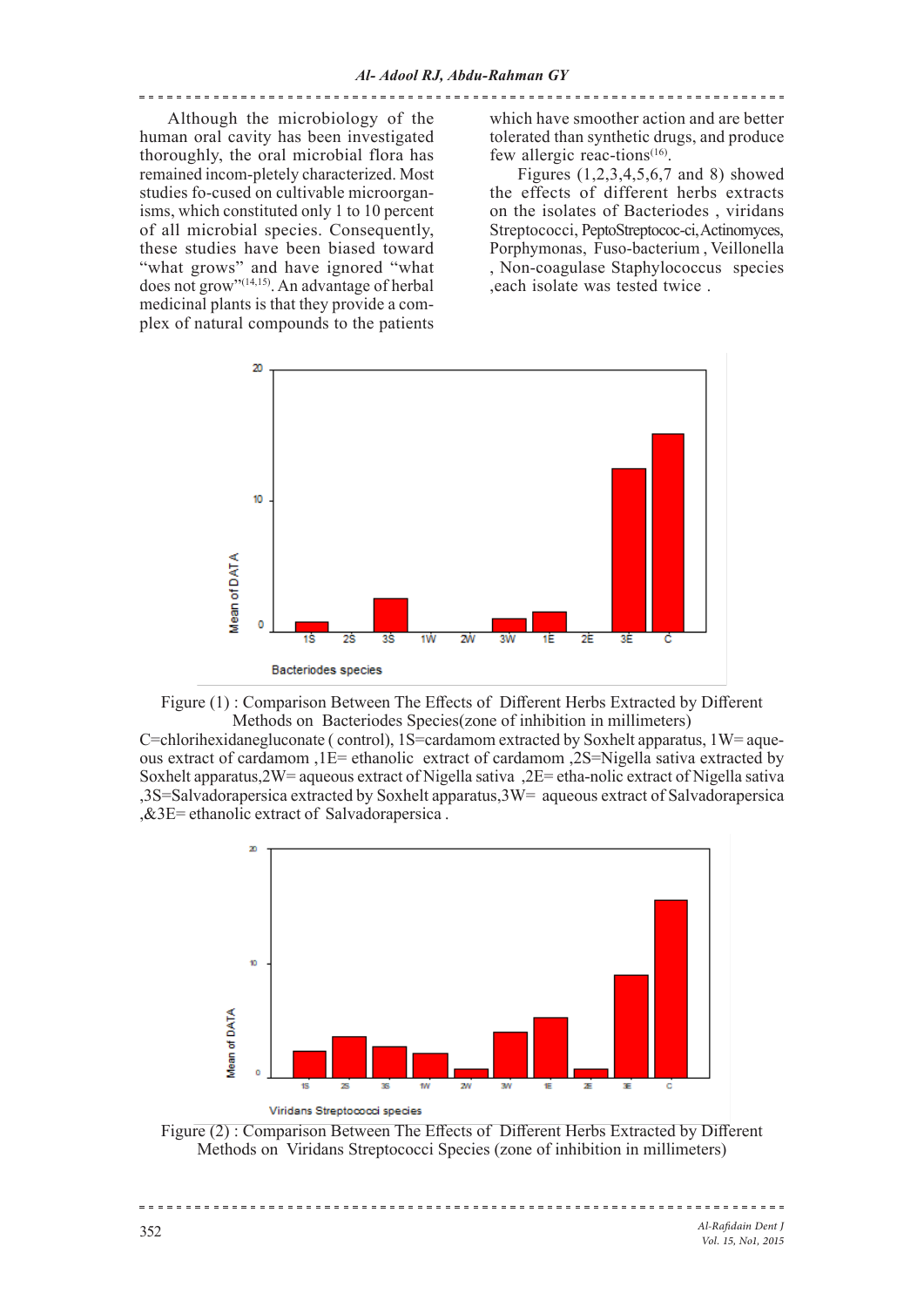

Figure (3) : Comparison Between The Effects of Different Herbs Extracted by Different Methods on PeptoStreptococci Species (zone of inhibition in millimeters)



Figure (4) : Comparison Between The Effects of Different Herbs Extracted by Different Methods on Actinomyces Species



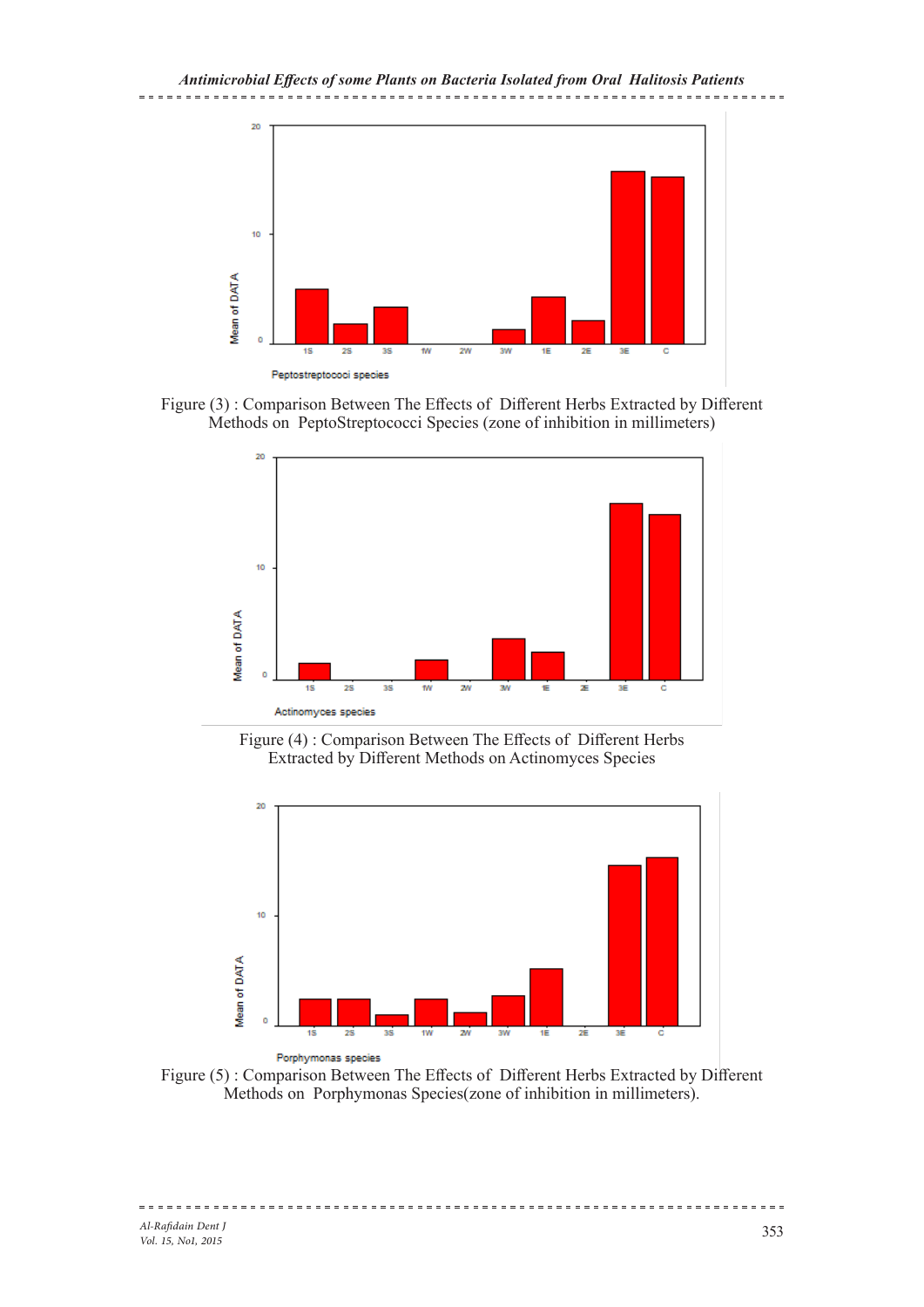

Figure (6) : Comparison Between The Effects of Different Herbs Extracted by Different Methods on Fusobacterium Species



Figure (7) : Comparison Between The Effects of Different Herbs Extracted by Different Methods on Veillonella Species(zone of inhibition in millimeters)



Figure  $\overline{(8)}$ : Comparison Between The Effects of Different Herbs Extracted by Different Methods on Non-coagulase Staphylococcus Species (zone of inhibition in millimeters)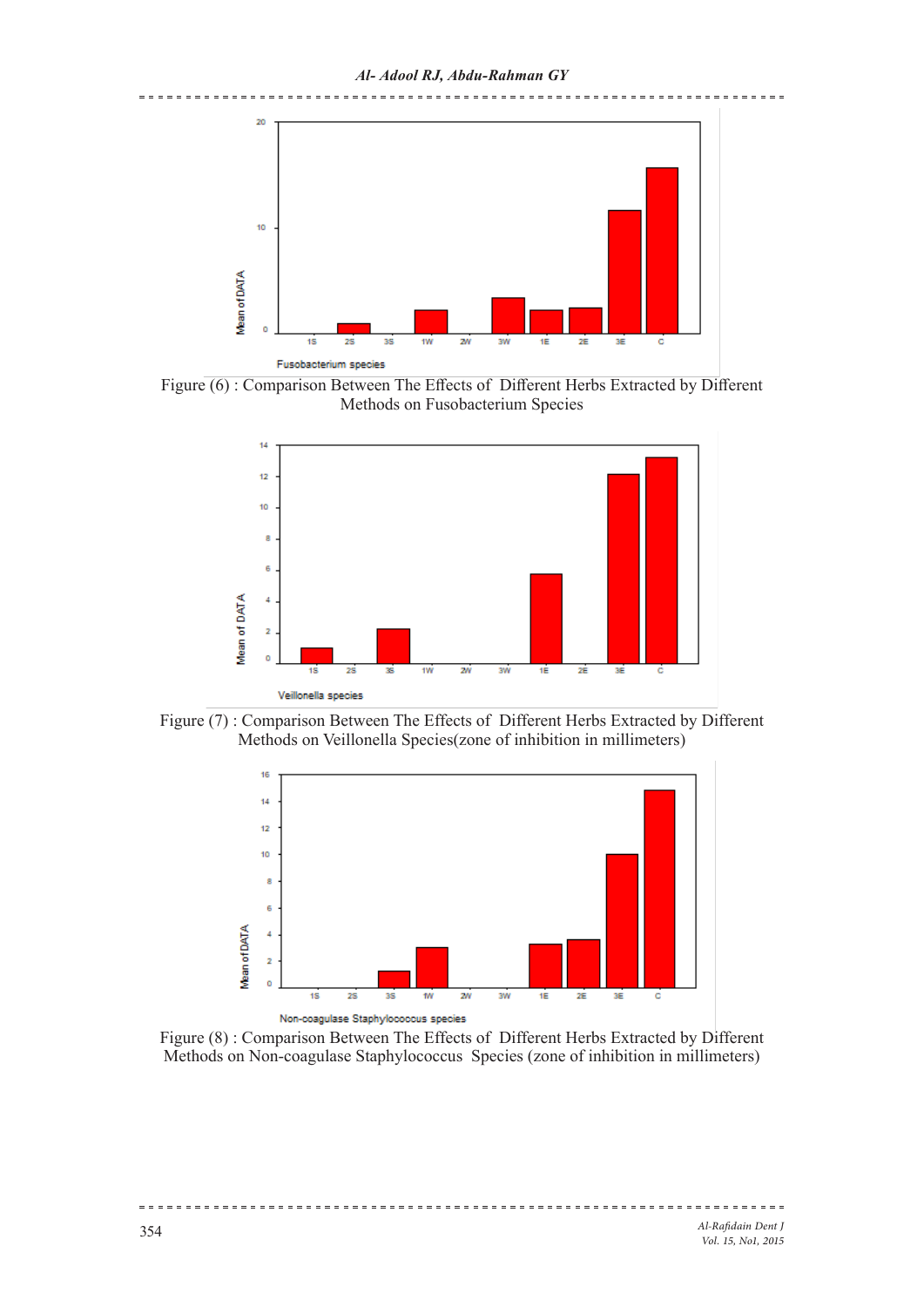The control (chlorhex-idinegluconate mouthwash 2%) was the most effective agent followed by ethanolic extraction of S. persica . Chlorhexidine is a mouthwash with a broad spectrum of activity, being active against both gram +ve and gram -ve bacteria. Long-term maintenance use of chlorhexidine can cause local side effects such as calculus formation and staining of teeth, restora-tions, or tongue. Giannelli et al.  $1999^{(17)}$  suggested that chlorhexidine is highly cytotoxic in vitro and advise a more cautious use of the antiseptic in oral surgical procedures ,because of these undesirable side effects ,there is now widespread interest in the use of medic-inal plants for the maintenance oral hy-giene $(18)$ . This study indicated that the etha-nolic extraction of S. persica demon-strated a reasonable range of inhibitory effects on the test bacteria. Although the chlorhexidinegluconate rinse had the greatest effect, the ethanolic extraction of S. persica compared favorably as it inhibit the growth of the microraginsms safely and with less side effects .Ethanolic extraction of S. persica inhib-ited the growth of the species of Pepto-streptococci, Actinomyces, and Staph. aureus in a rate more effectively even by chlorhexidinegluconate 0.2%. S. persica alcoholic extract produced re-markable antibacterial activity but less than chlorhexidine.<sup>(19)</sup> The profound antibacterial effects of S. persica is be-lieved to be due to its high chemical contents of benzylthiocynate, nitrate, trimethylamine, chloride, tannins and sulphur. The different reactions of each strain to the various extracts indicated that each solvent extracted different chemical components of S. persica<sup> $(20)$ </sup>.

In summary, the rational explanation of the attractiveness of S. persica chewing stick as a tool for teeth clean-ing is cheapness, safeness, its shape is like a brush, contains chemical constituents with variable actions. It seems to be two in one, which means it, gathers the tooth paste and tooth brush in one implement. As well as Nigella sativa seeds have many medicinal properties such as anti-bacterial, antifungal, analgesic, anti-inflammatory and immunepotentiating(21), their different extractions showed low effects against bacteria causing halitosis isolated in this study .Different crude extracts of Nigel-la sativa were tested for antimicrobial effectiveness against different multiple resistance bacterial isolates(16 gram negative and 6 gram

positive).The crude extracts of N.sativa showed a promising effect against the tested organisms.(22)

In relation to Elettariacardamomum, the most functionally important constituent of it is the volatile oil. The volatile oil content of seeds varies from 6.6–10.6% .The volatile oil gives its charac-teristic aroma and described generally as comphory, sweet, and aromatic spicy. When the spice is chewed, it does have a slight astringent and pungent taste. The astringent sensation can arise from intense release of many compo-nents of the volatile oil when seeds are chewed and or from phenolics that are usually present in seeds.. However, the oil is reported to develop some off flavor when it con-tacts with air(23,9). For these above rea-sons, Elettariacardamomum had been used from a long times to cover the bad mal-odor. In this study, cardamom had low effect against oral bacterial responsible for halitosis comparing to both control (Chlorohexidanegluconate) and Salvadorapersica extractions but had little great effect than Nigella sativa extraction. An oral anti-halitosis preparations usually design to desorbe (inhibit) microorganisms and/or to absorb materials causing halitosis produced by thesemicroorganisms. The preparations which act directly on inhibition of the microorganisms can effectively cure oral halitosis as they prevent the source of volatile sulfur compounds so no odor can be smelled. This is greatly occur with chlorohexidanegluconate 0.2% and Salvadorapersica and to a lesser extent with Nigella sativa. The preparation which acts on materials produced by the microorganisms can mask the oral halitosis temporarily for short times. Their indirect action is accomplished by converting the volatile sulfur com-pounds to non- volatile sulfur com-pounds. The absence of bad odor is not due to removal of the cause but due to the change of volatility of the sulfur compounds specially if the preparations had a strong smell. This greatly occurs with Elettariacardamomum which has considerable antioxidant property.

#### **REFERENCES**

- 1. Rosenberg M., Kozlovskyl A., Gelernter I., Cherniakl O., Gabbay J., Baht1 R., and Eli I.Self-estimation of Oral Malodor. J Dent Res 74(9) ,(1995): 1577-1582.
- 2. Cortelli J.R.; B. M.; and W.M.A. Halitosis: a review of associated fac-tors